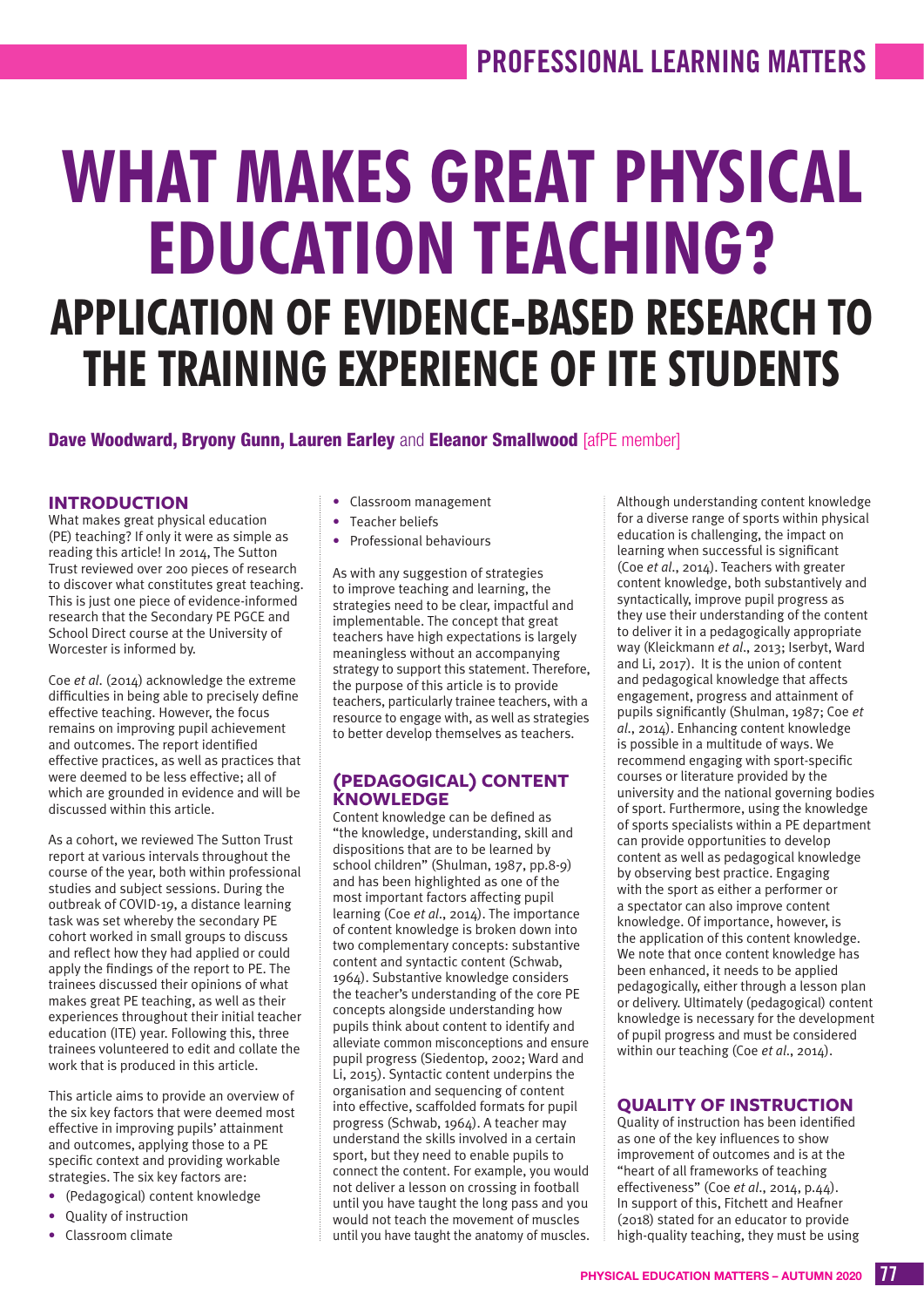## **PROFESSIONAL LEARNING MATTERS**

effective instructional strategies. Quality of instruction encompasses a large range of teaching strategies such as questioning, assessment, modelling, reviewing material and scaffolding (Coe *et al*., 2014). Within PE, all of these elements are essential to securing pupils' progress. A few simple but effective Rosenshine (2010; 2012) elements that PE can use are:

- Scaffolding for difficult tasks
- Checking for understanding
- Presenting new information/materials in small steps
- Monitoring independent practice (Sherrington, 2019).

As trainee PE teachers, we believe that it is critical to plan and consider how you will communicate instructions; these may differ depending on the group you are teaching. For example, a high-ability group will be able to listen, synthesise and apply a list of instructions quickly. However, a pupil with special educational needs (SEN) may require clearer and more concise instructions to understand what is required of them. Therefore, the teacher must instruct pupils in a way that is suitable for the individuals rather than generic instructions for the group; this will enhance pupils' learning and progress. Questioning can also be used as a powerful tool of formative or summative assessment (Zwozdiak-Myers, 2015) and can support the monitoring of pupil progress (Sherrington, 2019). We believe it is an essential teaching strategy that should be adopted by all.

#### **CLASSROOM CLIMATE**

A conducive classroom climate has been identified as a crucial component in teaching and has a positive impact on learning and progress (Coe *et al*., 2014; Sortkær and Reimer, 2018). Whilst the precise meaning of an effective classroom climate is contested within the literature, Coe *et al*. (2014, p.3) refer to classroom climates as the "quality of interactions between teachers and students". As trainee physical educators, we have found that developing and maintaining effective working relationships with pupils helps to promote a love of learning and capture intellectual curiosity (Coe *et al*., 2014). Given the dynamic nature of the subject, PE has been proposed as the ideal setting for teachers to develop meaningful relationships with their pupils (Cronin *et al*., 2018). A pupil-centred approach to your teaching is one method you could look to employ. Trust, warmth, respect, enjoyment and enthusiasm have also been found to lead the development of effective working relationships and contribute to creating positive classroom climates. We have found that enthusiastic

teaching and instilling a sense of trust leads to the development of a positive classroom climate. We believe this to be particularly important, given the unpredictable and diverse nature of the subject. Ultimately, an effective classroom climate is crucial to capture the curiosity of pupils and support learning and progress over time.

#### **CLASSROOM MANAGEMENT**

Improving pupil outcomes with the use of classroom management has been widely researched by many academics (Alstot and Alstot, 2019; Collier-Meek *et al*., 2019; Grube *et al*., 2018) and has also been stated by Coe *et al*. (2014) as being key for effective teaching. Many teachers and, more specifically, trainee teachers have worries about their classroom management when working with new groups. We found the following strategies key to supporting our behaviour management within a PE setting. Firstly, we believe relationships with pupils are crucial (Mawer, 2014). Having strong relationships with your pupils may allow them to turn to you in a time of need or concern; this develops a sense of trust that may minimise any disruptions (Gordon, 2016). It is important to learn the names of pupils quickly, helping to build the initial relationship. Secondly, we believe it is important to set high expectations early on (Fletcher and Baker, 2015) and continuously refer to these high expectations in a positive light. Clear lesson objectives with instructions, demonstrations and progressions to challenge the pupils are all important to keep pupils on task and reduce any unwanted behaviour (Arthur and Capel, 2015). Furthermore, routines should also be set and reinforced when required, with the teacher giving consistent but firm responses. Finally, planning and delivering effective transitions between activities saves time and reduces the chance of disruptive behaviour (Tannehill, Van der Mars and MacPhail, 2015).

#### **TEACHER BELIEFS**

Teacher beliefs concern the approaches and theories they choose to adopt within their practice, as well as their justification for doing so (Coe *et al*., 2014). Teacher beliefs constitute the diverse and individual nature of the profession, given that every practitioner will have experienced and developed different beliefs over time (Fives and Buehl, 2012). Within PE, teaching practice is relatively open to interpretation. The National Curriculum is not prescriptive so allows individual departments and teachers to choose how they deliver the content outlined in the Physical Education Programmes of Study (Department for Education, 2013). With this in mind, it could be said that teacher beliefs are even

more prevalent, as they will more than likely shape how PE is taught in the 3,448 state-funded secondary schools in England (HM Government, 2020). Ultimately, this may impact on the quality of delivery and the likelihood of sustained learning and progress over time, as well as engagement and lifelong participation. To ensure highquality delivery, it is important to find strategies and approaches that are tailored to the needs and interests of pupils, as well as those that teachers feel experienced with and comfortable in utilising. Throughout our ITE year, we have observed how the beliefs of teachers are imposed on their pupils. One example is teachers who naturally favour competition and focus heavily on teaching and assessing through direct rivalry and a games-based approach. However, this is not necessarily a suitable approach for all pupils and may harm engagement and progress over time. Other observed examples include assessment strategies, disciplinary styles and classroom routines. Teacher beliefs create a sense of individualism within lessons and offer a range of different learning environments. Whilst there may not be a *correct* set of beliefs, it is important to consider that every pupil and class is different. Teachers must be true to themselves and adopt the most appropriate teaching style in various circumstances, with the aim being to support learning and progress over time.

#### **PROFESSIONAL BEHAVIOURS**

The Sutton Trust report (Coe *et al*., 2014) highlights professional behaviours as an important factor of effective teaching that has a positive impact on learning. Coe *et al*. (2014) state that professional behaviours encapsulate "reflecting on and developing professional practice, participation in professional development, supporting colleagues, and liaising and communicating with parents" (p.3). Reflection allows teachers to meet the needs of their context to promote learning (Dillon and Maguire, 2009). Ghaye (2011) suggests that trainee teachers are encouraged to reflect to create more effective practice, a process that should be continued beyond the trainee year. Engaging with a post-lesson reflection – verbally, mentally or through written documentation – is one strategy that enhances professional behaviour. In turn, continuing professional development (CPD) opportunities meet the ongoing needs of teachers in developing practice and are considered highly influential in the development of practitioners (Dadds, 2014; Morgan and Hansen, 2008). We highlight that the opportunity to participate in CPD through university and school has improved both content and pedagogical knowledge which has impacted on our teaching and confidence.